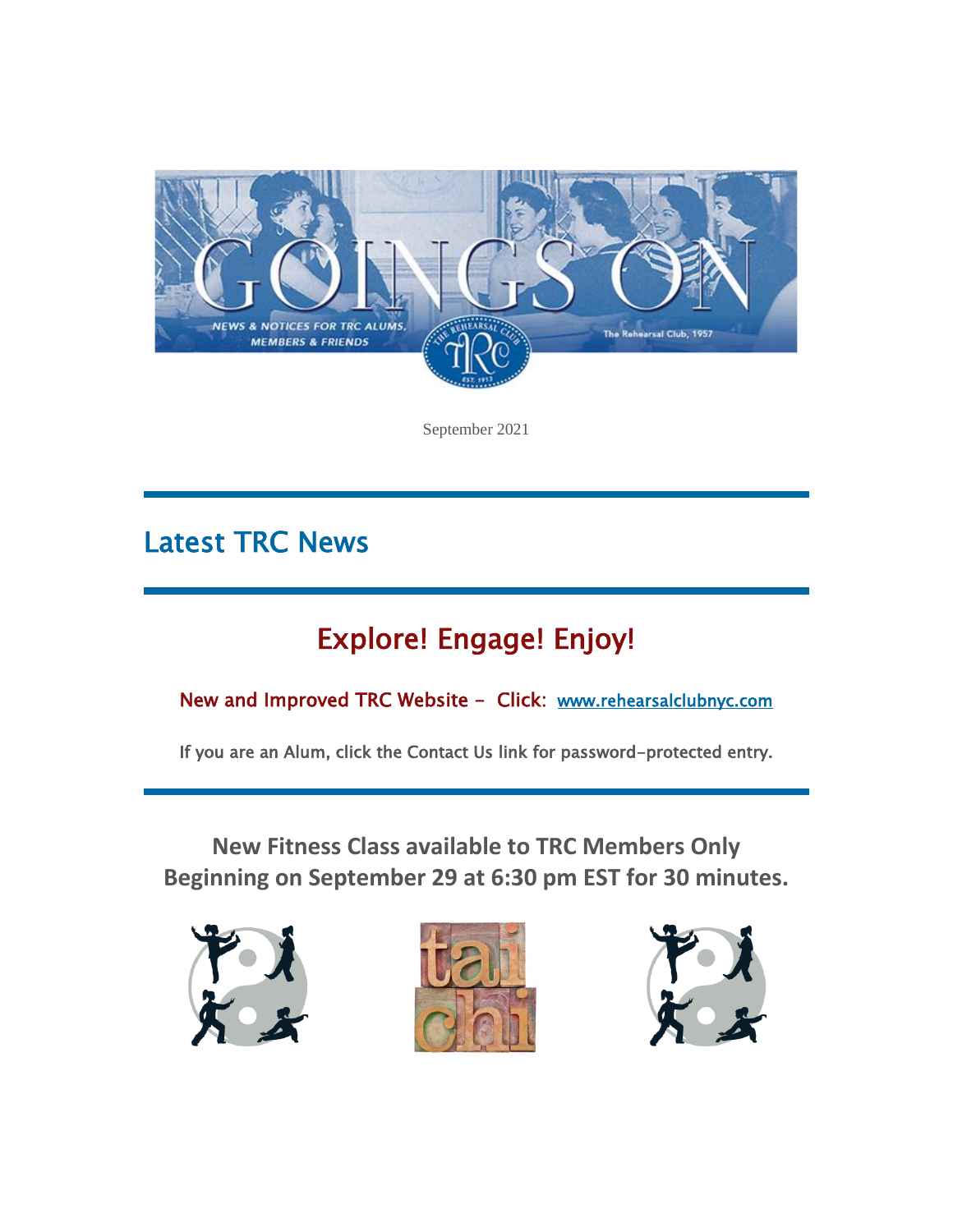Our very own Alum Dolores Gordon is a certified Tai Chi instructor in the first Tai Chi form: SHIBASHI. It consists of 18 movements and focuses on deep breathing and shifting of the weight. Both very important components needed to advance to Tai Chi forms that incorporate more movements across the floor. Classes run for 8 weeks, insuring Tai Chi attendees can memorize the movements of the SHIBASHI. Once understanding the movements, one would be able to continue practicing the form, or may want to explore other styles and teachers.

Dolores Gordon, a resident of Mascoutah and a native of Cahokia, Illinois, is a certified Tai Chi instructor. After many years as a Ballet, Tap and Jazz instructor, Ms. Gordon discovered the benefits of Tai Chi. In 2002 she started her certifications with Dr. Paul Lam. In addition to SHIBASHI, Dolores also has been certified in Tai Chi for Arthritis, the Yang Ten Form, Tai Chi for Wellness and other forms. She holds classes in Belleville, Mascoutah, PSOP, and for the Cancer Treatment Center.

> All Members are welcome. Watch for a note in your inbox with a link to the class very soon!



# SAVE THE DATE!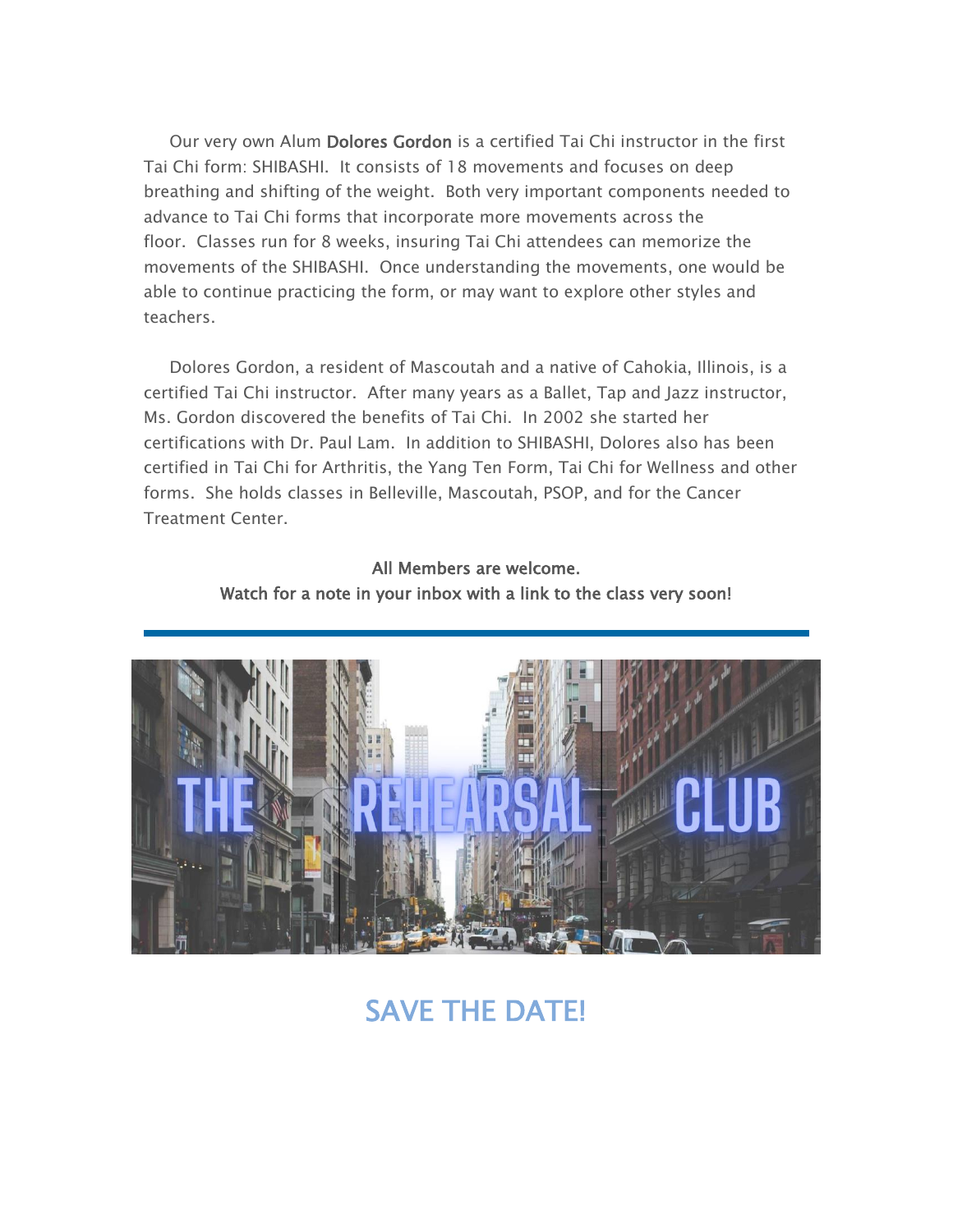# Annual General Meeting

Sunday, October 17th 2021 1pm - 5pm Annual General Meeting &

Members Wine and Cheese Celebration

Gather with Alums and General Members at our Annual Meeting, designed to inform, excite and engage all Members!

1:00 pm - 2:30 pm Annual General Meeting with Nationwide Access via Zoom

3:00 - 5:30 pm: Wine & Cheese Schmooze Reception Featuring Music from TRC Alum Amanda Trees, Sing-Along for General Members, Spouses and Special Guests

The meeting will take place through the generosity of Alumna Jean Blevins at her studios:

> 353 West 48th Street New York, NY 10036 (between 8th & 9th)

## Alums & Members News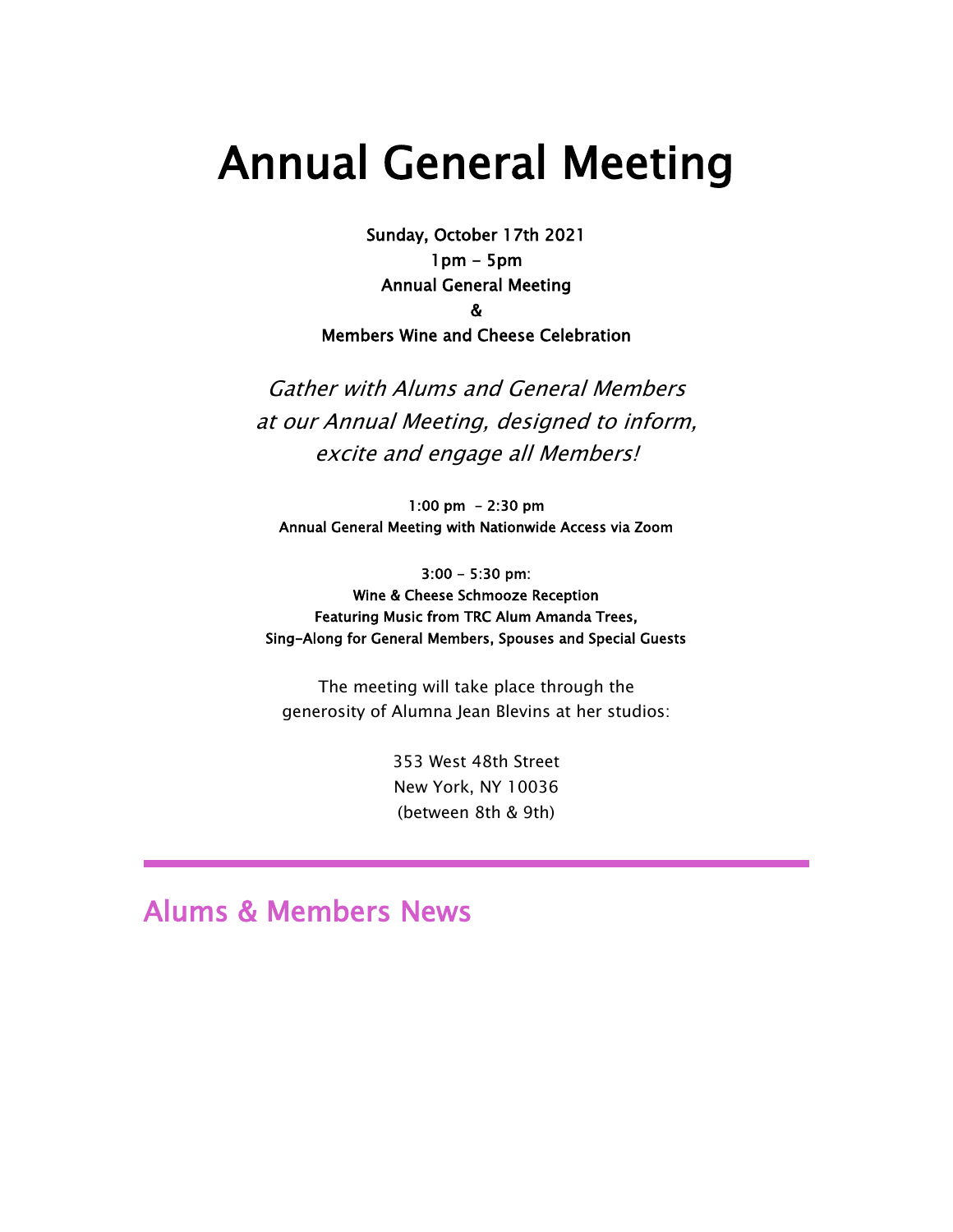

TRC Sister and Vice President Francine Mancini was invited by Tony Gale to appear on his SONY podcast after he saw her profile on SONY's [alphauniverse.com](http://em.networkforgood.com/ls/click?upn=d9K6ASy0zzX96vUyeY2s4GYxWrdG7ouCgdIq4h4pUj-2F5yud3-2FAMVtWbR-2BJS2KJ6xB2-E_mVgFLr7YN-2FKDVqGhILtkQY9fXF2OyRftV4uiTXV7NCEcuGiW3m9PIr74lXGCfArz88BG9PPuGPCoEIdybaRRBaYKZbRcOyyGTckVgRkhI8Fvr5vPL4wP13s9wk8S-2Fp7FpsrPD1Hkqww1Cb4G0pmEko9sQyCXELgXC4IX83DvmewQ11OL-2BKL68U-2BaaihLgO8Wk-2BAUK8jAcl0Gp1vfe67mkw-3D-3D) website. Francine says she was very happy and honored to be interviewed by Tony, and to get to talk about her passion for photography. See some of Francine's stunning photos at the link below.

[Francine's](https://alphauniverse.com/member/#/francine-mancini/) Photos

# The Legacy of A Chorus Line

Broadway: Beyond the Golden Age aired on New York's Channel 13 the week of August 16. TRC Alum, Denise Pence and her husband, the prototypes for "Kristine" and "Al" on the line in A Chorus Line, were briefly featured, and the list of names  $$ repeated several times - came from Denise's Diary. Even if you missed the PBS presentation, another, more extensive video about the legacy of A Chorus Line was posted on YouTube by the documentarian Rick McKay, prior to his untimely death. See it by clicking the button below.

Rick had planned on making a whole other movie devoted just to ACL. A video produced in 2020 alludes to another revival in 2025: ACL History: Behind the Line. See it at the link below.



The picture below was created by Rick as a gift to Denise.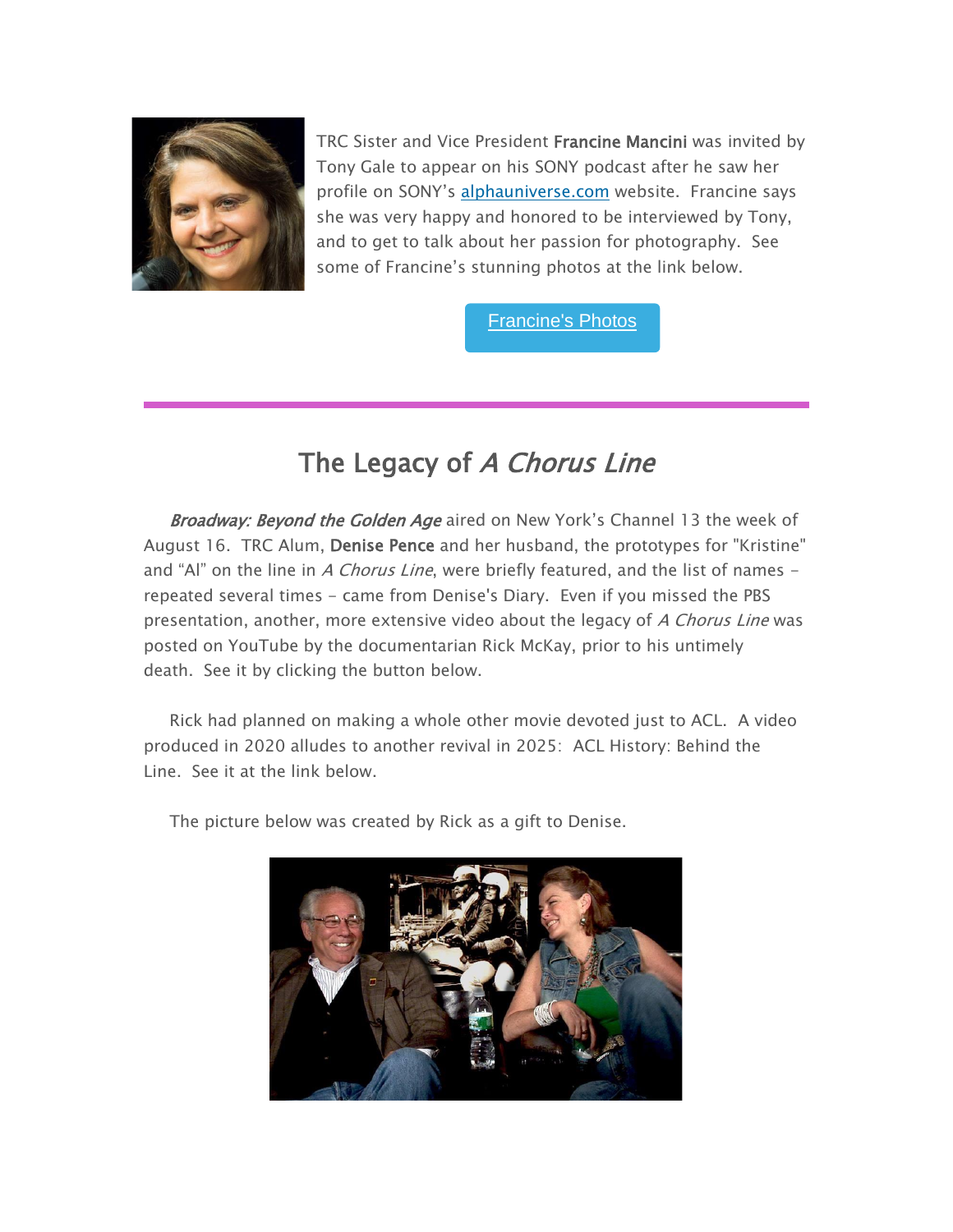#### A [Chorus](https://youtu.be/OC_XH9ti6BY) Line

# OFF THE /LANE **Reinking Scholarship Program**

Grateful thanks to Honorary Board Member Bebe Neuwirth for spearheading introductions to Off The Lane, our newest Affiliate organization!

Springing forth in 2019, Off The Lane has rapidly become an important voice in performing arts mentorship, scholarship support and creative empowerment for aspiring young performing artists with a special emphasis on dance through their Ann Reinking Scholarship Program. With similar aspirations, goals and sensibilities, The Rehearsal Club is delighted to welcome Off The Lane as an Affiliate of TRC to bring an added level of simpatico to the New York performing arts scene.



**Ann Reinking Enhanced Photo: Original Photo Martha Swope © NYPL**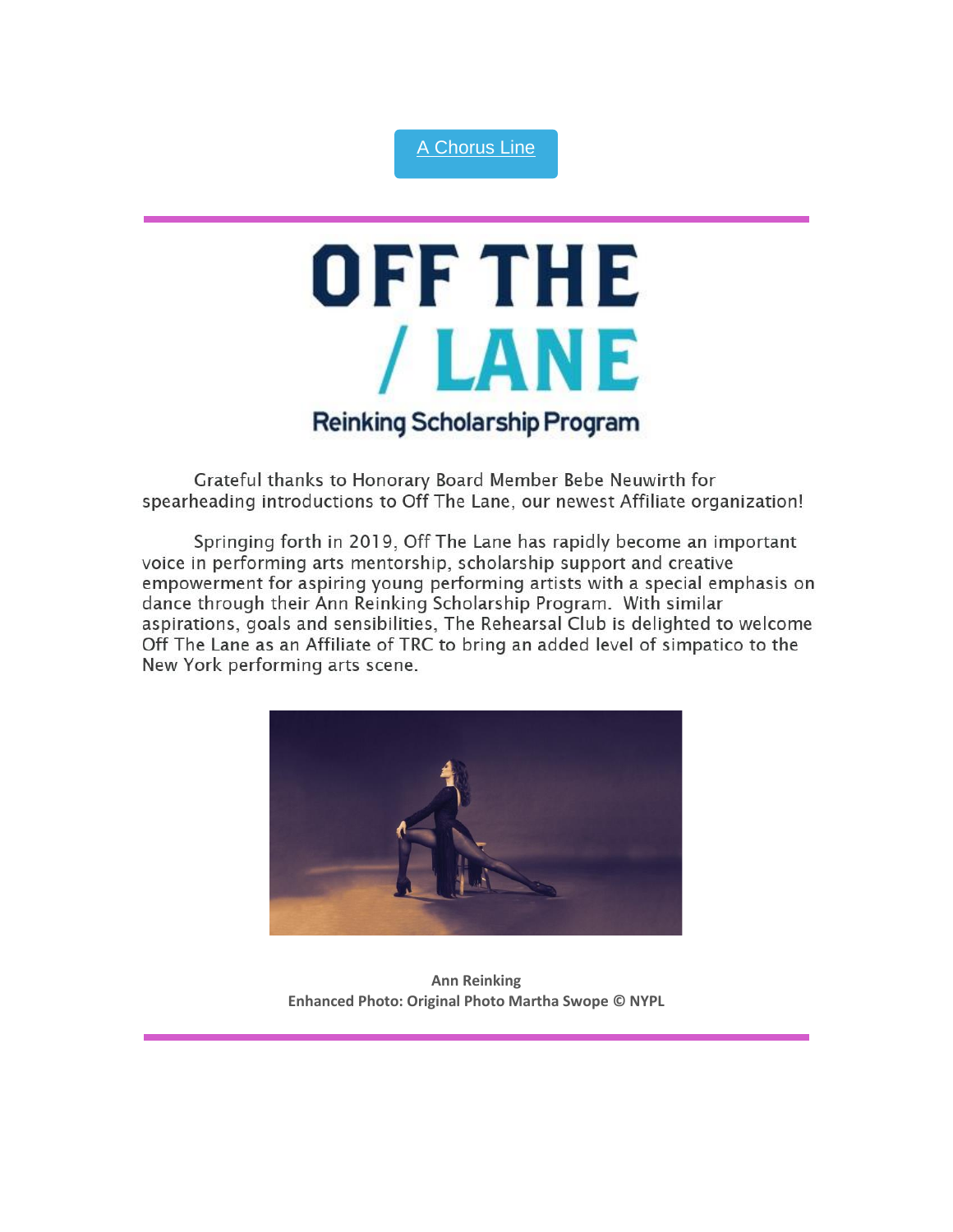

Shirley McLaine's "Gypsy In My Soul", featuring Lucille Ball and a gaggle of Broadway dancers, including TRC Alum, Denise Pence, was also recently released on YouTube. See it at the link below.

[Gypsy](https://youtu.be/h0V19AKAmTo) In My Soul



### **From Maria Mallman, TRC Historian**

**Our amazing women have gone forth into a great many areas of the world, including Kabul, Afghanistan. During the early to mid-1960's, one of my housemates was ballet dancer Marion Kaplan, pictured at left. Some of her ballet friends from class came to The Rehearsal Club (especially during dinnertime, when we hid them in our rooms and snuck them food from our plates).**

**Marion's dream of a career as a classical ballerina was not to be, but she never gave up her goal of a place in the ballet world. She saved her money and diligently pursued a visa to England.**

 Regarding Kabul. Marion eventually obtained employment at the State Department. She was placed at the American Embassy in Kabul, Afghanistan. She even mailed me a gift of Afghan slippers lined with goat hair. Unfortunately, they had to be discarded when opened, as the goat hair was loaded with "residents."

 We all came to The Rehearsal Club with ambition to succeed in entertainment; but during our growth many blossomed into so much more…even internationally.

### **Melanie Mayron's** *Snapshots* **airing on Amazon Prime**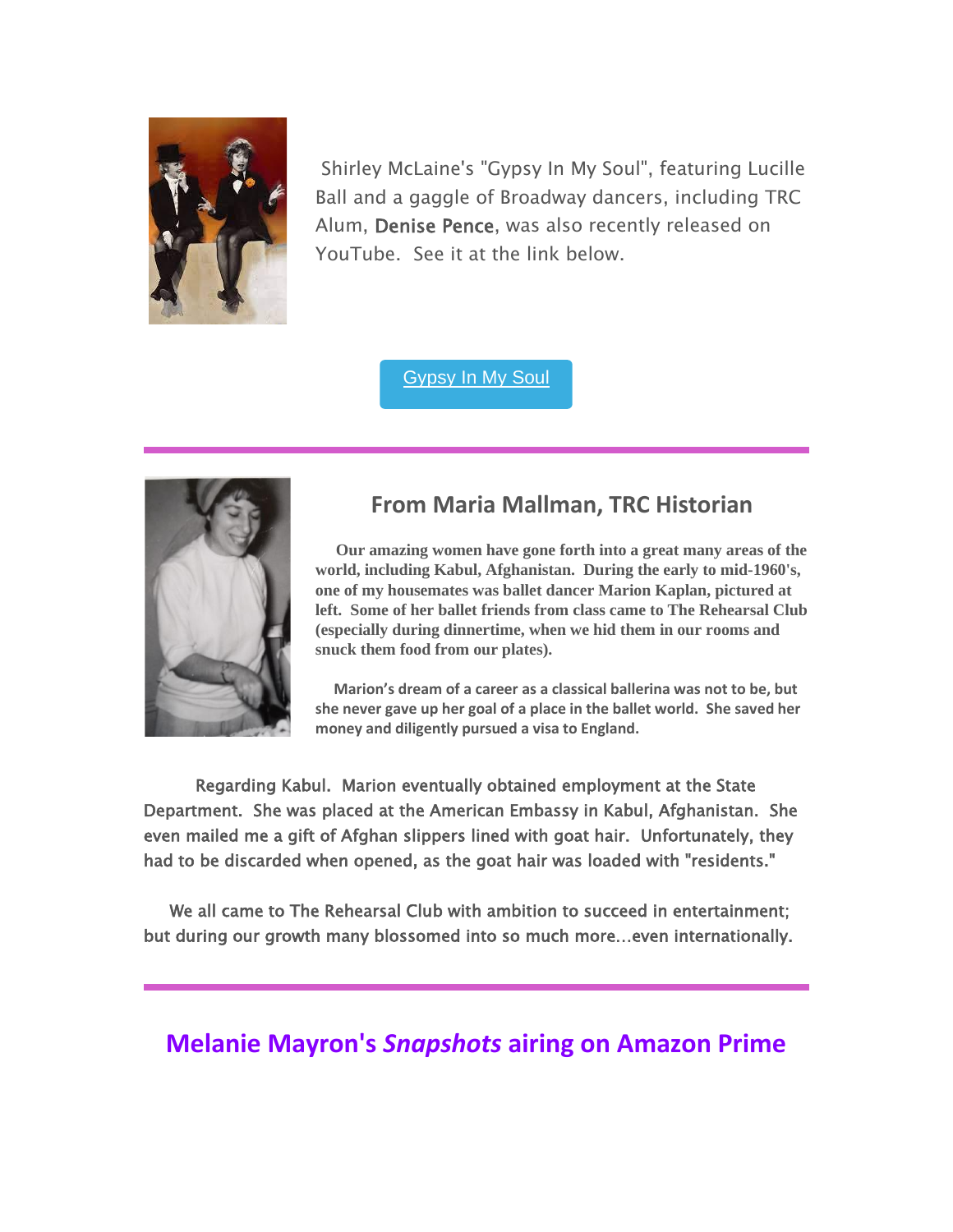TRC Alum Melanie Mayron's third film, Snapshots, is now available on Amazon Prime. Shot three years ago in fifteen fast, glorious days in Southern California, it is a very special and unique love story. According to Melanie, "My heart is in this one." The film stars Piper Laurie, Brooke Adams, Emily Baldoni, Shannon Collis, Emily Goss, Brett Dier and Mad Adler, and was produced by Jan Corran and LeeAnne Matusek from a script by Jan Corran and Katherine Cortez. Click the link below to see Snapshhots on Amazon Prime.



### **Shakespeare Alive!**

Thank you to Gale Patron for coining the above title for History Alive!'s Shakespeare reading series. Antony & Cleopatra, which begins reading September 7, is fully-cast; however, if you're interested in being added to their company, contact Denise Pence at www.denisepence.com. This is an actordriven company. No audience, no pressure, no fee - although the bar has been raised due to the fabulous actors joining in to test their mettle with the bard's language. All levels are welcome.

Merry Wives of Windsor wrapped in April 2021. See it at the link below.

Merry Wives of [Windsor](https://youtu.be/bJ-DNTK71V4)

### Latest TRC Happenings